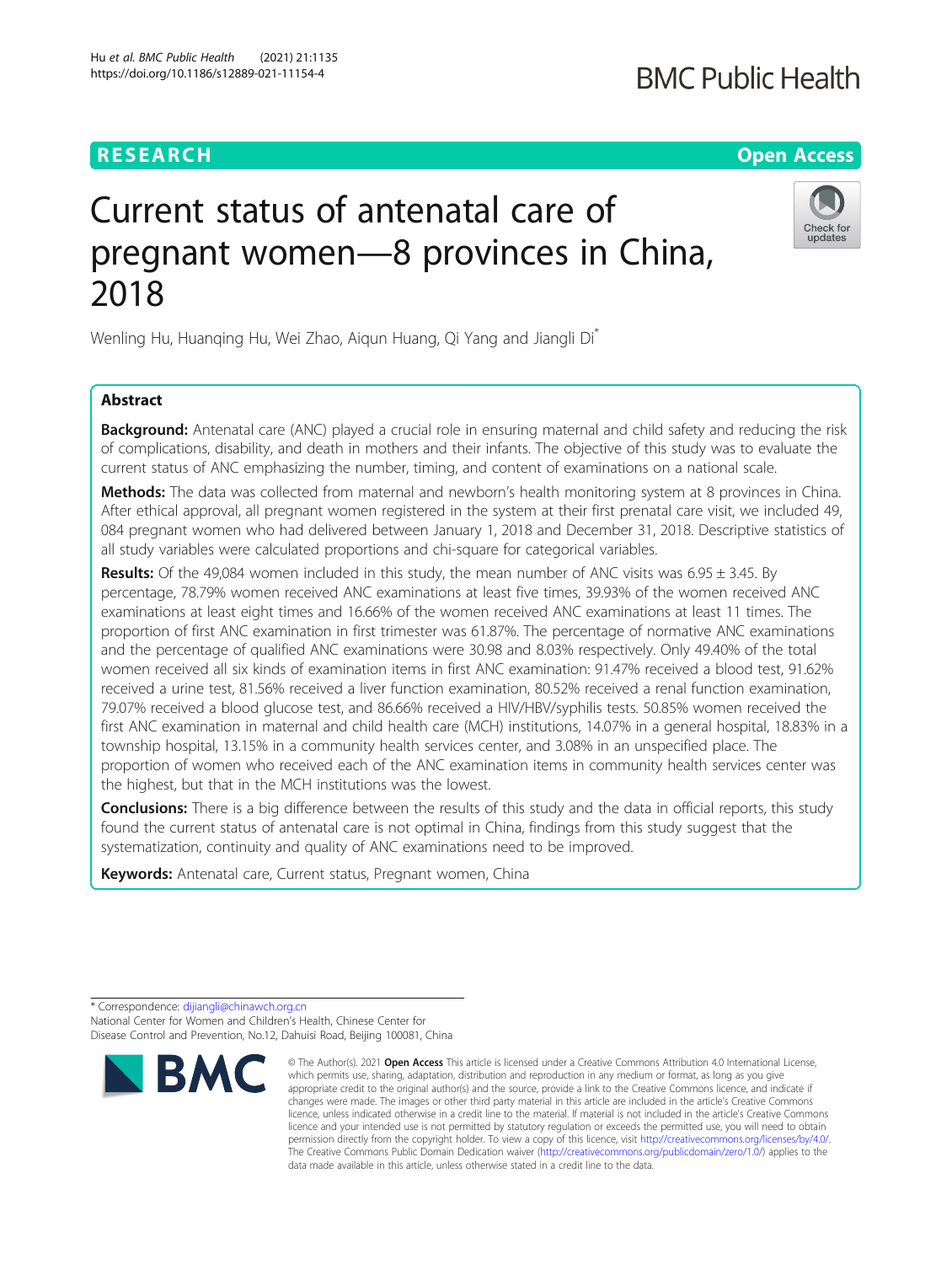## Background

Within the continuum of reproductive health care, antenatal care (ANC) provides a platform for important health-care functions, including health promotion, screening and diagnosis, and disease prevention. It has been established that by implementing timely and appropriate evidence-based practices, ANC can save lives [\[1](#page-9-0)]. Reasonably frequent ANC visits at the appropriate gestational weeks can not only guarantee the safety of mother and child but also conform to the principles of health economics [[2\]](#page-9-0). In addition, the proportion of women accessing ANC is the key indicator to measure the achievement of the fourth and fifth Millennium Development Goals, and improving that proportion involves tackling issues commonly associated with the Sustainable Development Goals [[3,](#page-9-0) [4](#page-9-0)]. In 2016, WHO recommendations on antenatal care for a positive pregnancy experience recommended a woman see her health provider at least 8 times during her pregnancy to detect and manage potential problems and reduce the likelihood of a stillbirth or neonatal death [[1](#page-9-0)]. WHO recommends that pregnant women have their first contact in the first 12 weeks' gestation, with subsequent contacts taking place at 20, 26, 30, 34, 36, 38 and 40 weeks' gestation [[5\]](#page-9-0). WHO also suggested that ANC examination should include measuring blood pressure, as well as weight during pregnancy, urine test and blood test, etc. [\[1](#page-9-0)]. Besides clinical guidance, the new guidelines contain recommendations on health system interventions to improve the utilization and quality of antenatal care [[5\]](#page-9-0).

In order to improve the quality of ANC, the National Health Commission of the People's Republic of China (NHC) also proposed guidelines and regulations in the last 20 years [[6](#page-9-0)–[9\]](#page-9-0). The Guidelines for Maternal Health Care Service (GMHCC) and the National Basic Public Health Service Project (BPHS) of China suggest that all pregnant women attend no less than five times at antenatal health services provided by formal medical institutions, including at least once during the first trimester, at least two times during the second trimester (16–20 weeks and 21–24 weeks), and two times during the third trimester (including at least one visit after 36 weeks of pregnancy). According to the GMHCC, the prescribed antenatal examinations should mainly include physical examination, obstetric examination, and laboratory assistant examinations such as blood test, urine test, liver function, renal function, hepatitis B test, syphilis test and HIV test [\[6](#page-9-0), [7](#page-9-0)]. The guideline of pre-pregnancy and pregnancy care (2018) formulated by the Chinese Medical Association (CMA) recommends  $7 \sim 11$  ANC sessions, namely:  $6-13$  weeks  $+6$ ,  $14-19$  weeks  $+6$ ,  $20-24$ weeks, 25–28 weeks, 29–32 weeks, 33–36 weeks, 37–41 weeks. Pregnant women with high risk should increase the number of visits.

In China, as broadly outlined in the 1994 law of the People's Republic of China on maternal and infant health care, the indicators for antenatal care utilization are: use of antenatal care (i.e., making at least one antenatal visit), initiating antenatal care during the first trimester of pregnancy (i.e., within the first 12 weeks of pregnancy), and making five or more antenatal care visits [[10\]](#page-9-0). According to the Report on Women and Children's Health Development in China (2019), the percentage of pregnant women who received ANC examinations was 96.6%, the registered percentage of women who received early pregnancy examinations was 92.5%, and the percentage of pregnant women who received more than five ANC examinations was 92.8%.

There is increasing global awareness that good quality care is key to keeping mothers and babies alive and well, the Sustainable Development Goals have set ambitious health-related targets for mothers, newborns, children under the umbrella of Universal Health Coverage by 2030. Addressing quality of care will be fundamental in reducing maternal and newborn mortality and achieving the health-related SDG targets [\[51\]](#page-10-0). Quality ANC includes access to ANC, the number of ANC visits, and the content of the ANC [\[11\]](#page-9-0). Some studies have showed that the utilization of ANC services was not optimal in terms of the frequency of attending, as well as the coverage of examination items  $[12, 13]$  $[12, 13]$  $[12, 13]$  $[12, 13]$ . There may be problems of insufficient timeliness and low quality of ANC examinations behind the data of the apparent high examination rate, such as a late start of antenatal care visits [[14](#page-9-0), [15\]](#page-9-0), or a lower than recommended number of visits  $[12, 16, 17]$  $[12, 16, 17]$  $[12, 16, 17]$  $[12, 16, 17]$  $[12, 16, 17]$  $[12, 16, 17]$ , or incomplete examinations  $[17, 18]$  $[17, 18]$  $[17, 18]$  $[17, 18]$ . The existing literature notes the following limitations: 1) There is no indicator system that reflects the continuity of antenatal care examinations; 2) The service quality behind the high rate of antenatal care examination needs to be further verified and analyzed; 3) There are few studies exploring the quality of antenatal care examinations. Therefore, it is urgent to evaluate the current status of ANC emphasizing the number, timing, and content of examinations on a national scale.

## Methods

## Data collection

The data of this study were drawn from Maternal and Newborn Health Monitoring System (MNHMS) set up by the National Center for Women and Children's Health (NCWCH) for the Maternal and Newborn Health Monitoring Program (MNHMP) in 2013 [\[48](#page-10-0)]. The MNHMS was established to monitor the prenatal health care and pregnancy outcomes of pregnant women. In 2018, 16 districts/counties of eight provinces were covered in this survey. The eight provinces (with the selected districts) are: Hebei (Xinhua and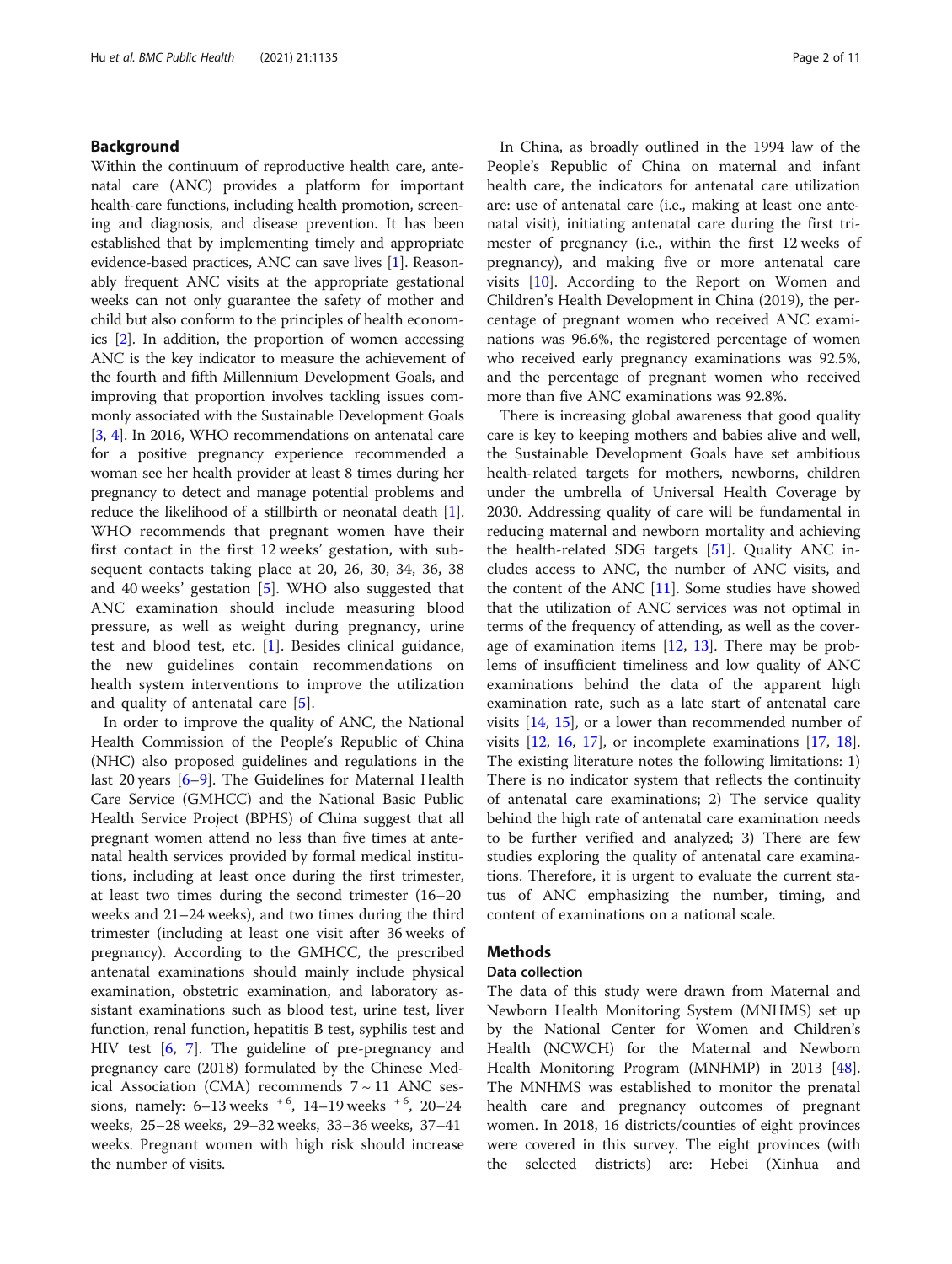Zhengding), Liaoning (Lishan and Tiedong), Hunan (Yueyanglou and Yueyang), Hubei (Macheng, Luotian), Fujian (Haicang and Jimei), Guangdong (Zijin and Longchuan), Sichuan (Gongjing and Rong County), and Yunnan (Tonghai and Huaning). Sixteen districts/counties of eight provinces are selected by using the convenience sampling method. All pregnant women who were residents or lived more than six months at these places were enrolled at their first antenatal care (ANC) visit [\[49](#page-10-0)], the information about their ANC during pregnancy was collected from the Maternal and Child Care Records in each district/county, and the information of delivery was collected from their delivery registrations. Prior to data collection, our study was approved by the Ethics Committee of National Center for Women and Children's Health, Chinese Center for Disease Control and Prevention (No.FY2015–007). The study was exempt from informed consent because all the information in our study was collected from the Maternal and Child Care Record recorded by doctors in place of collecting data face-toface with the subjects [\[49\]](#page-10-0), and the data we used does not identify individuals. Finally, all the data is recorded in the MNHMS [\[48](#page-10-0)], providing an opportunity to explore the current status of antenatal care in a population-based sample. To ensure the quality of the information, the data collection system includes many logic checks to prevent wrong inputs. In addition, the staff of the NCWCH conduct field supervision on data accuracy every year. Subject supervisors are professionals from the local Women and Children's Health (WCH) Institutions who are responsible for the training of data collection and quality control.

#### Data cleaning

In the MNHMS, a total of 52,144 women (who delivered live births between January 1, 2018 and December 31, 2018) had received at least 1 prenatal examination during prenatal care. Women whose age, ethnicity, residence, education, was missing (3014 persons) and women whose gestational weeks and delivery information was missing (46 persons) were excluded. In the end, the data of 49,084 registered pregnant women were analyzed in this study.

### Measures

Based on geographical location and economic development level, Hebei, Fujian, Guangdong and Liaoning province represent the eastern region, Hunan and Hubei province represent the central region and Sichuan and Yunnan province represent the western region. In this study, demographic characteristics included districts (eastern, central, western), maternal age (< 25, 25–35, >35), type of residence (local, non-local), maternal education (junior high or lower, senior high, university or above, unknown). Past fertile history included gravidity  $(0, ≥1)$  and parity  $(0, ≥1)$ . Pregnancy-labor history included normal pregnancy, abnormal pregnancy and missing. Abnormal pregnancy included abortion, fetal death, stillbirth, neonatal death and birth defects. Mode of delivery included vaginal delivery, cesarean. Based on WHO recommendations, the Guideline for Maternal Health Care Service (GMHCC) and National Basic Public Health Service Project (BPHS), indicators for assessing ANC coverage (antenatal visits five or more times, antenatal visits eight or more times, antenatal visits eleven or more times, antenatal visit at first/second/third trimester) and items of ANC (blood test, urine test, liver function, renal function, blood glucose and HIV/HBV/ syphilis tests) were collected and included in the analysis, the denominator of the rate calculated in the article is the number of pregnant women surveyed.

In the setting performance evaluation indicators of BHPS, it is required that the proportion of pregnant women who had received more than five ANC examinations is more than 85%, but it only considered the number of antenatal examinations which cannot reflect the real situation and ensure the quality of ANC examination, and ignored the importance of the continuity and content of the examination. In accordance with WHO standard, pregnant women should receive the right care, at the right times. So, two indicators were used to measure the quality of antenatal care in our study: normative ANC and qualified ANC examination. Normative ANC means antenatal care of sufficient timing and number of visits according to guideline; Qualified ANC means that women with normative ANC receiving the appropriate content of care. In this study, Normative ANC examination is defined that pregnant women receive at least five ANC examinations in accord with the given time required in the BPHS rules. Qualified ANC examination is defined that pregnant women receive routine blood, routine urine, liver function, renal function, hepatitis B, syphilis and HIV tests at their first ANC examination, and receive routine blood and urine tests at the rest of the four ANC examinations. A woman is classified to the normative ANC examination if her care started in the first trimester and two ANC cares received during the second trimester (16–20 weeks and 21–24 weeks), and two cares received during the third trimester (including at least one visit after 36 weeks of pregnancy), the total number of visits she received was at least five. Relatively, a woman is classified to the qualified ANC if she received blood test, urine test, liver function, renal function, hepatitis B test, syphilis test and HIV test in the first trimester, and received blood test, urine test in the rest four given times based on normative ANC examination. The two indictors used to consider not only the right times pregnancy women should receive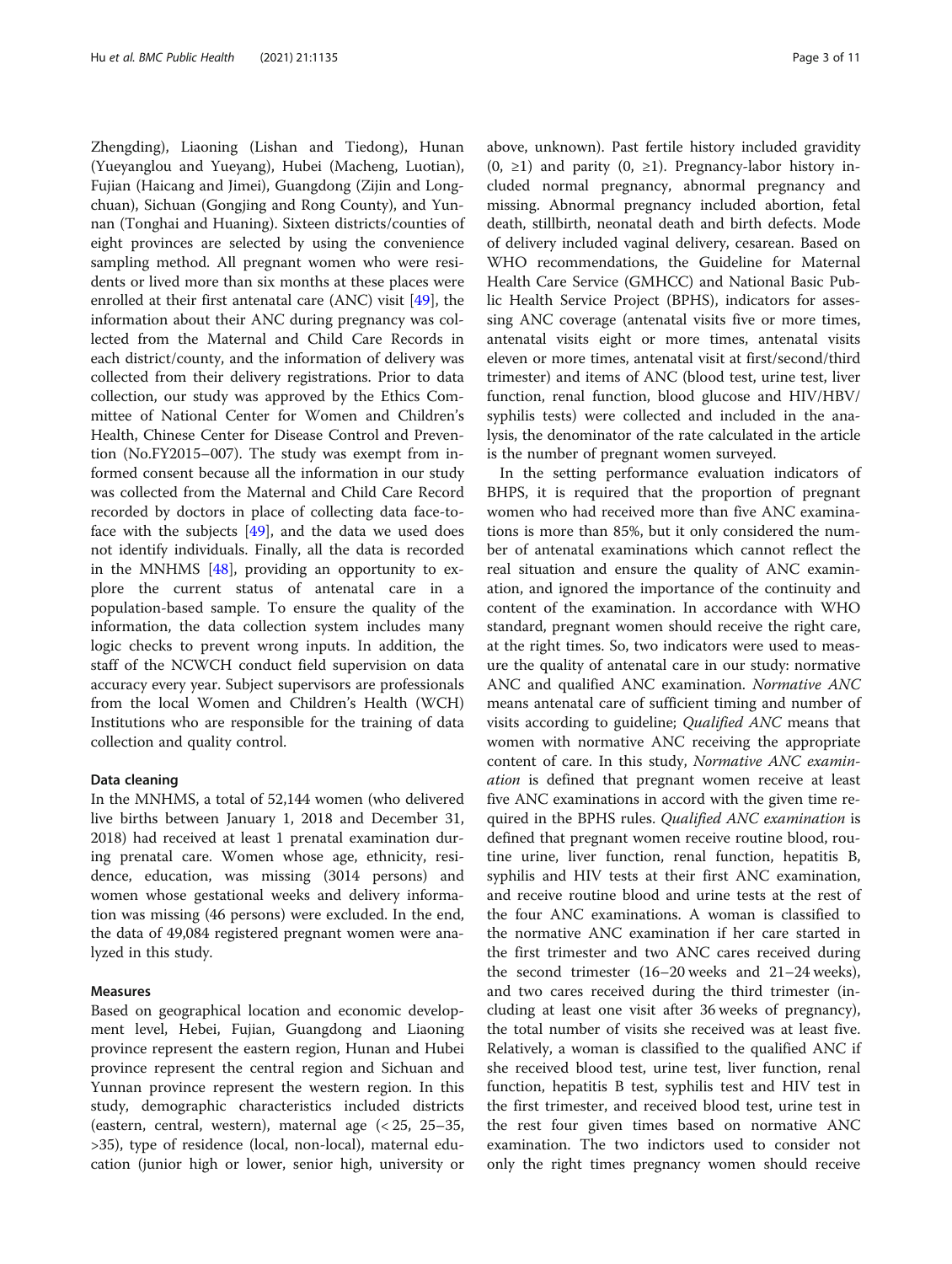but also consider the right care pregnancy women should receive.

#### Statistical analysis

Analysis of data was performed with the SPSS software (SPSS, version 18.0). A cutoff  $P$  value of < 0.05 was considered of statistical significance, and all  $p$ -values were bilateral. Descriptive statistics of all study variables were calculated proportions and chi-square for categorical variables.

## Result

Table 1 shows the characteristics of the 49,084 women included in this study. There was a significant difference between regions. 27,714 of the women (56.46%) came from the eastern region, 13,345 (27.19%) from the central region, and 8025 (16.35%) from the western region. The average age of these women was  $28.76 \pm 4.72$  years old, the youngest woman was 12 years old and the oldest

|  |  |  |  | <b>Table 1</b> Basic information of pregnant women in different regions |  |  |  |  |
|--|--|--|--|-------------------------------------------------------------------------|--|--|--|--|
|--|--|--|--|-------------------------------------------------------------------------|--|--|--|--|

was 54 years old. By age cohort, 73.14% of these women were 25–35 years old, 9.14% of them were over 35 years old. Almost all (94.08%) of these women were local residents. With respect to education level, 29.47% of the participants had finished junior high or lower, 31.55% had received senior high school education, and 38.54% had college education or above. The education level of pregnant women varies in different regions: in the eastern region the majority (53.79%) of the women had college education or above, while in the central region the majority (55.88%) of women had completed senior high school education, and in the western region just under half (48.59%) of women had completed no more than junior high. Only 6030 (12.29%) women were in their first pregnancy, while 23,429 (47.73%) had given birth before, and the number of childbirths was up to eight. The percentage of women who had more than one childbirth was higher in the eastern region (55.83%) and in the western region (58.07%) than for those in the

| <b>Variables</b>        | <b>Total</b>            | Eastern                  | Central                 | Western               | $x^2$    | $\mathsf{P}$ |
|-------------------------|-------------------------|--------------------------|-------------------------|-----------------------|----------|--------------|
|                         | N(%,95Cl)               | N(%,95Cl)                | N(%,95Cl)               | N(%,95Cl)             |          |              |
| Age (years old)         |                         |                          |                         |                       | 973.862  | 0.000        |
| < 25                    | 8700 (17.7, 17.4-18.1)  | 4064 (14.7, 14.3 - 15.1) | 2256 (16.9,16.3-17.5)   | 2380 (29.7,28.7-30.7) |          |              |
| $25 - 35$               | 35,899 (73.1,72.8-73.5) | 21,062 (76.0,75.5-76.5)  | 9790 (73.4,72.6-74.1)   | 5047 (62.9,61.8-64.0) |          |              |
| $>35$                   | 4485 (9.1,8.9-9.4)      | 2588 (9.3,9.0-9.7)       | 1299 (9.7,9.2-10.2)     | 598 (7.5,6.9-8.0)     |          |              |
| Type of residents       |                         |                          |                         |                       | 354.959  | 0.000        |
| local                   | 46,178 (94.1,93.9-94.3) | 26,398 (95.3,95.0-95.5)  | 12,117 (90.8,90.3-91.3) | 7663 (95.5,95.0-95.9) |          |              |
| Non-local               | 2906 (5.9,5.7-6.1)      | 1316 (4.8,4.5-5.0)       | 1228 (9.2,8.7-9.7)      | 362 (4.5,4.1-5.0)     |          |              |
| Education               |                         |                          |                         |                       | 8892.494 | 0.000        |
| Junior high or lower    | 14,463 (29.5,29.1-29.9) | 7246 (26.2,25.6-26.7)    | 3534 (26.5,25.7-27.2)   | 3683 (45.9,44.8-47.0) |          |              |
| Senior high             | 15,485 (31.6,31.1-32.0) | 5546 (20.0,19.5-20.5)    | 7457 (55.9,55.0-56.7)   | 2482 (30.9,29.9-31.9) |          |              |
| University or above     | 18,919 (38.5,38.1-39.0) | 14,908 (53.8,53.2-54.4)  | 2158 (16.2,15.6-16.8)   | 1853 (23.1,22.2-24.0) |          |              |
| Unknown                 | 217 (0.44,0.38-0.50)    | 14 (0.05,0.02-0.08)      | $196(1.5, 1.3 - 1.7)$   | 7 (0.09.0.02-0.15)    |          |              |
| Gravidity               |                         |                          |                         |                       | 300.133  | 0.000        |
| 0                       | 6030 (12.3,12.0-12.6)   | 3628 (13.1,12.7-13.5)    | 1124 (8.4,7.9-8.9)      | 1278 (15.9,15.1-16.7) |          |              |
| $\geq$ 1                | 43,054 (87.7,87.4-88.0) | 24,086 (86.9,86.5-87.3)  | 12,221 (91.6,91.1-92.1) | 6747 (84.1,83.3-84.9) |          |              |
| Parity                  |                         |                          |                         |                       | 3910.217 | 0.000        |
| $\mathbf 0$             | 25,655 (52.3,51.9-52.1) | 12,241 (44.2,43.6-44.8)  | 10,049 (75.3,74.6-76.0) | 3365 (41.9,40.9-43.0) |          |              |
| $\geq$ 1                | 23,429 (47.7,47.3-48.2) | 15,473 (55.8,55.3-56.4)  | 3296 (24.7,24.0-25.4)   | 4660 (58.1,57.0-59.2) |          |              |
| Pregnancy-labor history |                         |                          |                         |                       | 5288.252 | 0.000        |
| Normal pregnancy        | 11,301 (23.0,22.7-23.4) | 6451 (23.3,22.8-23.8)    | 2367 (17.7,17.1-18.4)   | 2483 (30.9,29.9-32.0) |          |              |
| Abnormal pregnancy      | 16,341 (33.3,32.9-33.7) | 10,225 (36.9,36.3-37.5)  | 2081 (15.6,15.0-16.2)   | 4035 (50.3,49.2-51.4) |          |              |
| Missing                 | 21,442 (43.7,43.3-44.1) | 11,038 (39.8,39.3-40.4)  | 8897 (66.7,65.9-67.5)   | 1507 (18.8,17.9-19.6) |          |              |
| Mode of delivery        |                         |                          |                         |                       | 806.943  | 0.000        |
| Vaginal delivery        | 26,596 (54.2,53.7-54.6) | 15,287 (55.2,54.6-55.8)  | 6254 (46.9,46.0-47.7)   | 5055 (63.0,61.9-64.1) |          |              |
| caesarean               | 22,414 (45.7,45.2-46.1) | 12,420 (44.8,44.2-45.4)  | 7088 (53.1,52.3-54.0)   | 2906 (36.2,35.2-37.3) |          |              |
| Missing                 | 74 (0.15,0.12-0.19)     | 7 (0.03,0.01-0.04)       | $3(0.02, 0.002 - 0.05)$ | 64 (0.80,0.60-0.99)   |          |              |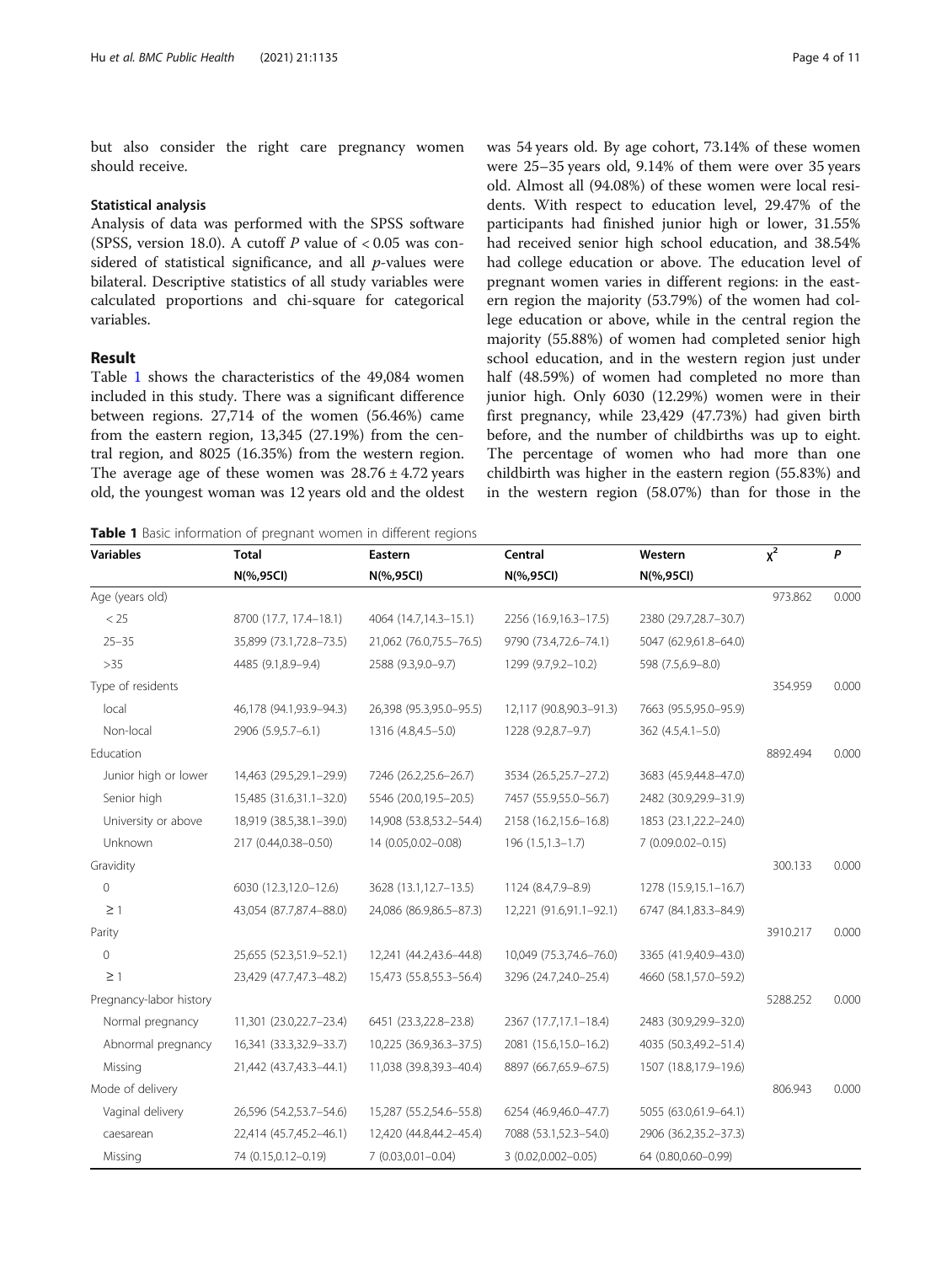central region (24.70%). A total of 16,341 (33.29%) women had a history of abnormal pregnancy, and the proportion of women with a history of abnormal pregnancy was highest in the western region (50.28%). The proportion of caesarean deliveries was 45.66% of the total. The proportion of caesarean deliveries in the central region (53.11%) was significantly higher than in the eastern (44.81%) and western regions (36.21%).

Table 2 presents the results of the number, percentages and quality of the ANC visits received by pregnancy women in different regions. The mean number of ANC visits was  $6.95 \pm 3.45$  with a range from 1 to 28 times. By percentage, 78.79% (38,675) women received ANC examinations at least five times. As for the WHO recommendation (eight or more ANC visits during the pregnancy), 39.93% (19,603) of the women received ANC examinations at least eight times and 16.66% (8178) of the women received ANC examinations at least 11 times. The median gestational weeks of first ANC examination was  $12^{+3}$ weeks. The proportions of women who had ANC examinations rates in the first trimester(< 13 weeks), second trimester(< 28 weeks) and third trimester(≥28 weeks) were respectively 61.87%, 90.34%, 91.92%. The percentage of normative ANC examination and the percentage of qualified ANC examination were 30.98% and 8.03% of all examinations, respectively. After comparison, we can see the mean number, the percentage and the quality of the ANC received by women in the western region was significantly higher than in the central and eastern regions.

Tables [3](#page-5-0) and [4](#page-5-0) show the distribution of items in first ANC examination by different regions and different type of institutions. Only 49.40% of the total women received all six kinds of examination items in first ANC examination: 91.47% received a blood test, 91.62% received a urine test, 81.56% received a liver function examination, 80.52% received a renal function examination, 79.07% received a blood glucose test, and 86.66% received HIV/HBV/syphilis tests. The proportion of women who were checked for all items at the first ANC examination in the western region was significantly higher than in the central and eastern regions. By place of examination, 24,960 (50.85%) women received the first ANC examination in a maternal and child health care (MCH) institution, 6910 (14.07%) in a general hospital, 9245 (18.83%) in a township hospital, 6459 (13.15%) in a community health services center, and 1510 (3.08%) in an unspecified place. The proportion of women who received each of the ANC examination items in community health services center was the highest, but that in the MCH institutions was the lowest.

Table [5](#page-6-0) shows the distribution of blood test and urine test administered in different pregnancy periods and different regions. Among the 30,368 women in first trimester, 93.64% received a blood test. The proportion was highest in the western region (98.64%). A urine test was given to 92.51% of the women in the first trimester. The proportion in the central region was the highest (98.82%). Among the 44,342 women in second trimester, 77.20% received a blood test. The proportion in the western region was the highest (87.64%). 55.97% of women in the second trimester received a urine test and the proportion in the western region was the highest (79.07%). Among the 45, 117 women in third trimester, 73.66% received a blood test and the proportion in the western region was the highest (90.88%). Of the women in the third trimester, 34.54% received a urine test and the proportion in the western region was the highest (83.89%).

## **Discussion**

## There is a big difference between the results of this study and the data in official reports

According to the Report on Women and Children's Health Development in China (2019), the ANC coverage

| <b>Variables</b>                       | Total                   | Eastern                 | Central                 | Western               | $x^2$     | P     |
|----------------------------------------|-------------------------|-------------------------|-------------------------|-----------------------|-----------|-------|
|                                        | N(%,95Cl)               | $N(\%95CI)$             | N(%,95Cl)               | $N(\%95CI)$           |           |       |
| Number of ANC visits                   |                         |                         |                         |                       |           |       |
| $\geq$ 5                               | 38,675 (78.8,78.4-79.2) | 20,208 (72.9,72.4-73.4) | 10,615 (79.5,78.9-80.2) | 7852 (97.8,97.5-98.2) | 2320.45   | 0.000 |
| $\geq 8$                               | 19,603 (39.9,39.5–40.4) | 10,101 (36.5,35.9-37.0) | 2803 (21.0,20.3-21.7)   | 6699 (83.5,82.7-84.3) | 8476.94   | 0.000 |
| $\geq$ 11                              | 8178 (16.7,16.3-17.0)   | 3626 (13.0,12.7-13.5)   | $239(1.8, 1.6 - 2.0)$   | 4313 (53.7,52.7-54.8) | 10,328.50 | 0.000 |
| Percentage of ANC visits, by trimester |                         |                         |                         |                       |           |       |
| First trimester(< 13 weeks)            | 30,368 (61.9,61.4-62.3) | 14,551 (52.5,51.9-53.1) | 9104 (68.2,67.4-69.0)   | 6713 (83.7,82.8-84.5) | 2872.43   | 0.000 |
| Second trimester(< 28 weeks)           | 44,342 (90.3,90.1-90.6) | 24,451 (88.2,87.9-88.6) | 11,984 (89.8,89.3-90.3) | 7907 (98.5,98.3-98.8) | 763.02    | 0.000 |
| Third trimester(≥28 weeks)             | 45,117 (91.9,91.7-92.2) | 24,936 (90.0,89.6-90.3) | 12,176 (91.2,90.8-91.7) | 8005 (99.8,99.6-99.9) | 811.68    | 0.000 |
| Quality of ANC visits                  |                         |                         |                         |                       |           |       |
| Normative ANC                          | 15,207 (31.0,30.6-31.4) | 5687 (20.5,20.0-21.0)   | 4601 (34.5,33.7-35.3)   | 4919 (61.3,60.2-62.4) | 4943.51   | 0.000 |
| Qualified ANC                          | 3941 (8.0,7.8-8.3)      | 141 (0.5,0.4-0.6)       | 1212 (9.1,8.6-9.6)      | 2588 (32.3,31.2-33.3) | 8517.59   | 0.000 |

**Table 2** Number and percentages of ANC visits received by pregnant women in different regions of China

Note: The first, second, and third trimester were defined as a gestational age less than 13 weeks, 13–27 weeks, and 28–42 weeks, respectively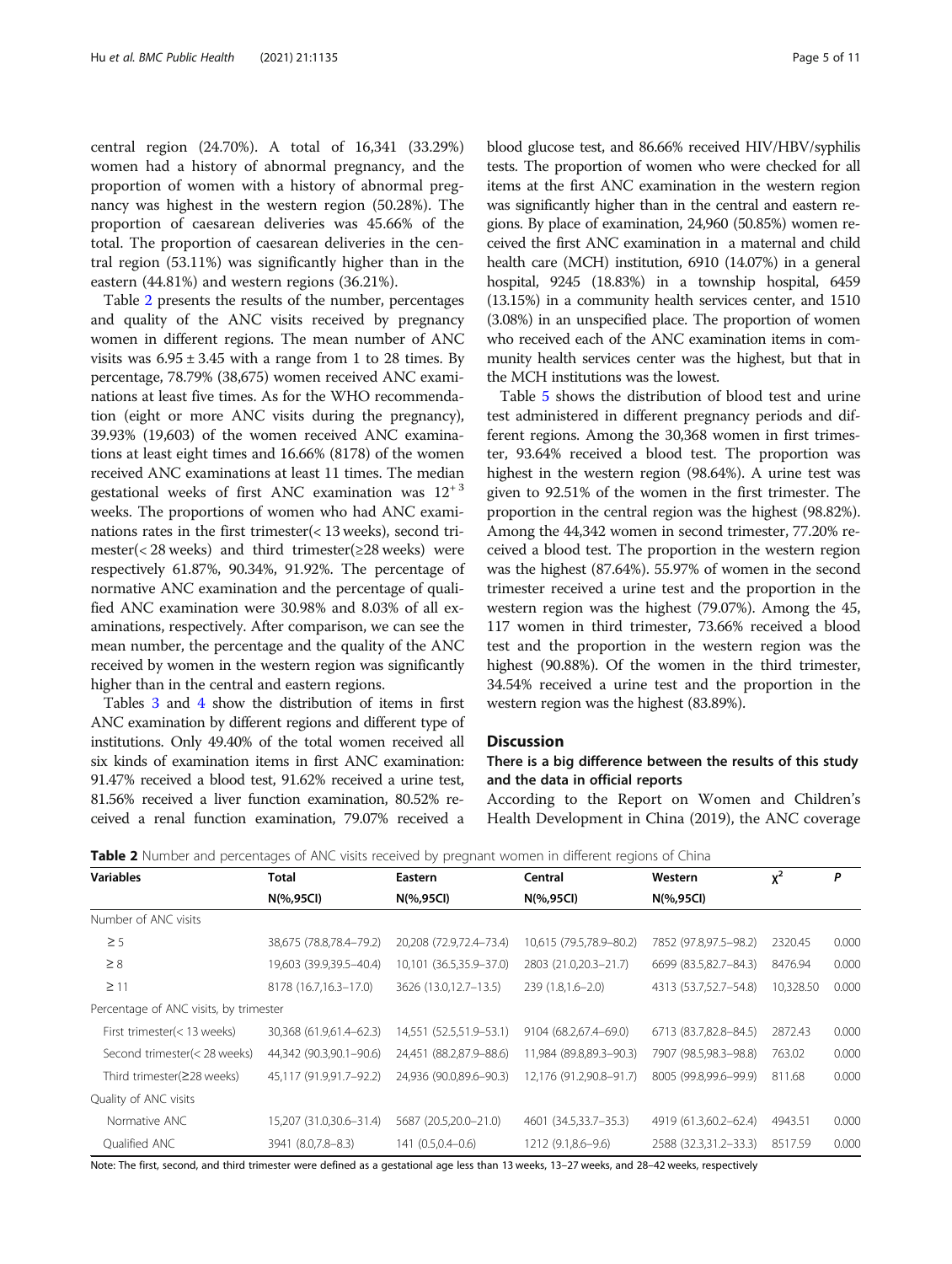| <b>Variables</b>       | <b>Total</b>            | Eastern                 | Central                 | Western               | χ <sup>2</sup> | P     |  |
|------------------------|-------------------------|-------------------------|-------------------------|-----------------------|----------------|-------|--|
|                        | N(%,95Cl)               | N(%,95Cl)               | N(%,95Cl)               | N(%,95Cl)             |                |       |  |
| Blood test             | 44,896 (91.5,91.2-91.7) | 24,938 (90.0,89.6-90.3) | 12,060 (90.4,89.9-90.9) | 7898 (98.4,98.1-98.7) | 984.392        | 0.000 |  |
| Urine test             | 44,972 (91.6,91.4-91.9) | 23,936 (86.4,86.0-86.8) | 13,222 (99.1,98.9-99.2) | 7814 (97.4,97.0-97.7) | 2308.864       | 0.000 |  |
| Liver function         | 40,035 (81.6,81.2-81.9) | 21,364 (77.1,76.6-77.6) | 10,860 (81.4,80.7-82.0) | 7811 (97.3,97.0-97.7) | 9724.011       | 0.000 |  |
| Renal function         | 39,520 (80.5,80.2-80.9) | 20,963 (75.6,75.1-76.2) | 10,759 (80.6,80.0-81.3) | 7798 (97.2,96.8-97.5) | 2143.910       | 0.000 |  |
| Blood glucose          | 38,813 (79.1,78.7-79.4) | 21,446 (77.4,76.9-77.9) | 9602 (72.0,71.2-72.7)   | 7765 (96.8,96.4-97.2) | 2647.125       | 0.000 |  |
| HIV/HBV/syphilis tests | 42,537 (86.7,86.4-87.0) | 23,453 (84.6,84.2-85.1) | 11,134 (83.4,82.8-84.1) | 7950 (99.1,98.9-99.3) | 1496.736       | 0.000 |  |
| All six items          | 24,248 (49.4,49.0-49.8) | 11,058 (39.9,39.3-40.5) | 6865 (51.4,50.6-52.3)   | 6325 (78.8,77.9-79.7) | 3800.857       | 0.000 |  |

<span id="page-5-0"></span>Table 3 Distribution of items tested in first ANC examination by regions

increased from 83.7% in 1996 to 96.6% in 2018 [\[19\]](#page-9-0), the registered proportion of women receiving early pregnancy examination was 92.5%, and the proportion of pregnant women who had received more than five ANC examinations was 92.8% in 2018. However, this study suggests that the proportion of women who received early pregnancy examination was only 61.87%, and only 78.79% of the women received at least five examinations. The proportion of women who received a normalized ANC examination or a qualified ANC examination was only 30.98 and 8.03% respectively. These indicators were significantly lower than the official reported data. The reasons for these discrepancies may be the difference of statistical standards and the data sources. First, the data in the National Annual Report on Maternal and Child health was based on the national annual system for Maternal and Child Health which was established in the 1990s. The indicators collected by the system were based on statistical data collected at all levels, rather than the individual cases. Secondly, the statistics considered only the number of antenatal examination and the trimester

when the first one was carried out, and ignored the importance of the time of subsequent examinations and the content of the examinations. There were no related data or indicators to determine whether the ANC examinations were carried out in accordance with the distribution of examinations over the trimesters and the examination contents required by the GMHCC, which gives an incomplete picture of the situation. Our study monitored the prenatal health care and pregnancy outcomes of pregnant women from their first antenatal care visit, and the items addressed in each ANC examination (including physical examination and laboratory assistant examinations) during pregnancy. The information was collected in each district/county continuously and systematically, to obtain more accurate and reliable data reflecting the health status and the management of pregnant women in China as a form of strict quality control. At the same time, two indicators were used to comprehensively reflect the actual number, timeliness and standardization of the ANC examination contents in the monitoring area: normative ANC and qualified ANC

| Table 4 Distribution of items tested at the first ANC examination by type of institutions |
|-------------------------------------------------------------------------------------------|
|-------------------------------------------------------------------------------------------|

| <b>Variables</b>          | <b>MCH</b>                  | General hospital          | Township<br>hospital      | <b>Community health services</b><br>center | unknown                   | $x^2$          | P     |
|---------------------------|-----------------------------|---------------------------|---------------------------|--------------------------------------------|---------------------------|----------------|-------|
|                           | $N(\%95CI)$                 | $N(\%95CI)$               | N(%,95Cl)                 | N(%,95Cl)                                  | N(%,95Cl)                 |                |       |
| Blood test                | 22,266 (89.2,88.8-<br>89.6) | 6208 (89.8,89.1-<br>90.6) | 8480 (91.7,91.2-<br>92.3) | 6447 (99.8,99.7-99.9)                      | 1495 (99.0,98.5-<br>99.5) | 930.099        | 0.000 |
| Urine test                | 21,951 (87.9,87.5-<br>88.4) | 6432 (93.1,92.5-<br>93.7) | 8742 (94.6,94.1-<br>95.0) | 6385 (98.9,98.6-99.1)                      | 1462 (96.8,95.9-<br>97.7) | 1056.174 0.000 |       |
| Liver function            | 18,731 (75.0,74.5-<br>75.6) | 5602 (81.1,80.2-<br>82.0) | 7914 (85.6,84.9-<br>86.3) | 6401 (99.1,98.9-99.3)                      | 1387 (91.9,90.5-<br>93.2) | 3754.487 0.000 |       |
| Renal function            | 18,418 (73.8,73.2-<br>74.3) | 5566 (80.6,79.6-<br>81.5) | 7776 (84.1.83.4-<br>84.9) | 6386 (98.9.98.6-99.1)                      | 1374 (91.0.89.6-<br>92.4) | 2780.063       | 0.000 |
| Blood glucose             | 18,574 (74.4,73.9-<br>75.0) | 5460 (79.0,78.1-<br>80.0) | 7258 (78.5,77.7-<br>79.3) | 6096 (94.4,93.8-94.9)                      | 1425 (94.4,93.2-<br>95.5) | 1579.448 0.000 |       |
| HIV/HBV/syphilis<br>tests | 20,921 (83.8,83.4-<br>84.3) | 5680 (82.2,81.3-<br>83.1) | 8026 (86.8,86.1-<br>87.5) | 6416 (99.3,99.1-99.5)                      | 1494 (98.9.98.4-<br>99.5) | 1543.362 0.000 |       |
| All six items             | 9433 (37.8,37.2-<br>38.4)   | 3657 (52.9,51.8-<br>54.1) | 5296 (57.3,56.3-<br>58.3) | 4745 (73.5,72.4–74.5)                      | 1117 (74.0,71.8-<br>76.2) | 3470.674       | 0.000 |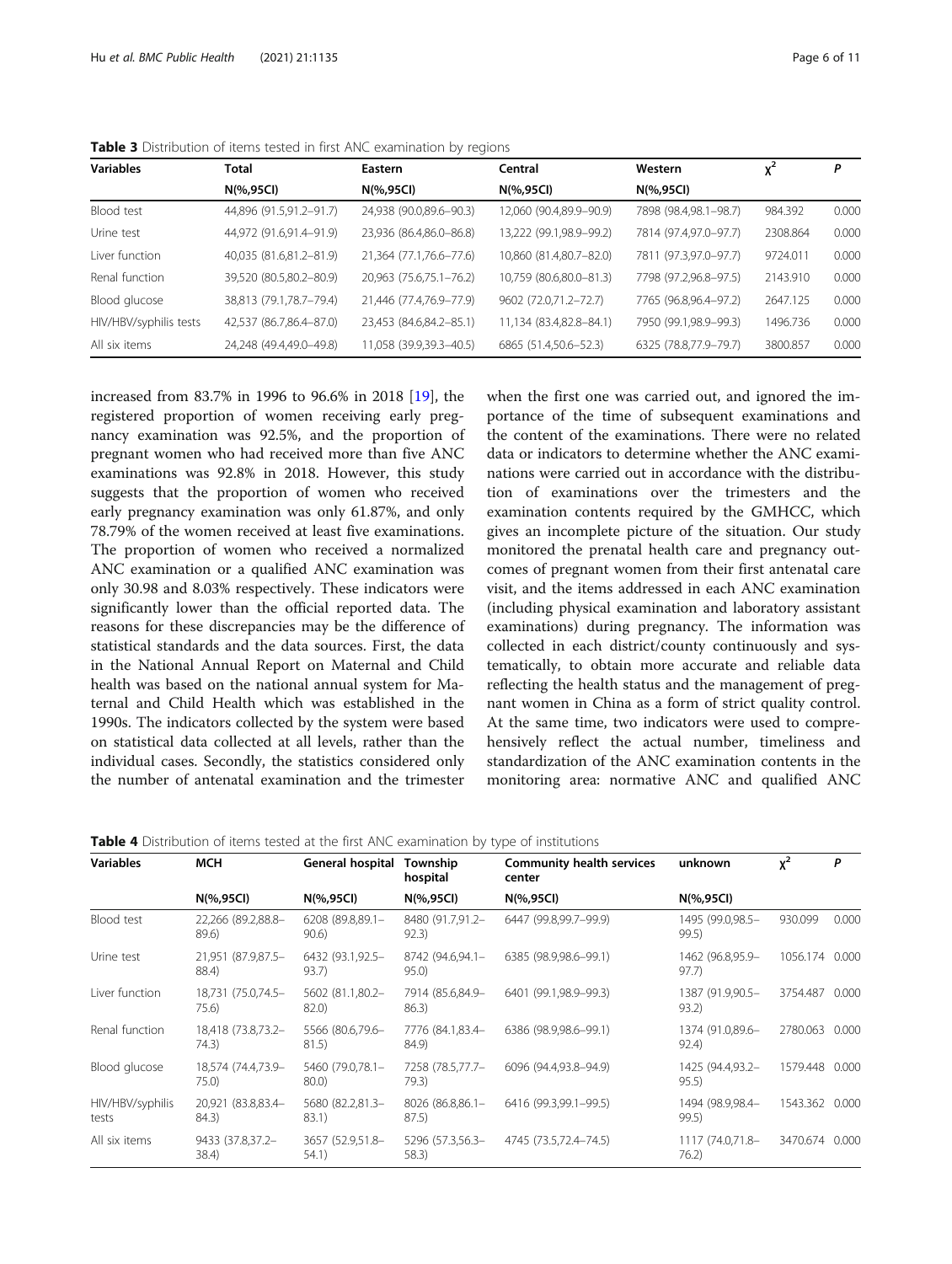|                     | Variables Blood test    |                                     |                                     |                                           | $x^2$          | P     | Urine test              |                                     |                                        |                                              | $x^2$          | P     |
|---------------------|-------------------------|-------------------------------------|-------------------------------------|-------------------------------------------|----------------|-------|-------------------------|-------------------------------------|----------------------------------------|----------------------------------------------|----------------|-------|
|                     | Eastern                 | Central                             | Western Total                       |                                           |                |       | Eastern                 |                                     | Central Western Total                  |                                              |                |       |
|                     | N(%,95CI)               | $N\frac{6}{6}$<br>95CI)             | $N\frac{6}{6}$<br>95CI)             | $N\frac{6}{6}$<br>95CI)                   |                |       | $N(\%95CI)$             | $N\frac{6}{6}$<br>95CI)             | N(%,<br>95CI)                          | N(%,<br>95CI)                                |                |       |
| First<br>trimester  | 13,247 (91.0,90.6-91.5) | 8568<br>(94.1,<br>$93.6 -$<br>94.6) | 6622<br>(98.6,<br>$98.4 -$<br>98.9) | 28,<br>437<br>(93.6,<br>$93.4 -$<br>93.9) | 607.054        | 0.000 | 12,534 (86.1,85.6-86.7) | 8997<br>(98.8,<br>$98.6 -$<br>99.1) | 6563<br>(97.8,<br>$97.4 -$<br>98.1)    | 28,<br>094<br>(92.5,<br>$92.2 -$<br>$92.8$ ) | 1644.438 0.000 |       |
| Second<br>trimester | 21,631 (78.1,77.6-78.5) | 9227<br>(69.1,<br>$68.4-$<br>69.9   | 7033<br>(87.6,<br>$86.9 -$<br>88.4) | 37,<br>891<br>(77.2,<br>$76.8 -$<br>77.6) | 1000.368 0.000 |       | 12,551 (45.3,44.7-45.9) | 8574<br>(64.3,<br>$63.4-$<br>65.1)  | 6345<br>(79.1,<br>$78.2 -$<br>$80.0$ ) | 27,<br>470<br>(56.0,<br>$55.5-$<br>56.4)     | 3391.361 0.000 |       |
| Third<br>trimester  | 19,926 (71.9,71.4-72.4) | 8936<br>(67.0,<br>$66.2 -$<br>67.8  | 7293<br>(90.9,<br>$90.3 -$<br>91.5) | 36,<br>155<br>(73.7,<br>$73.3-$<br>74.1)  | 1579.198 0.000 |       | 4209 (15.2,14.8–15.6)   | 6011<br>(45.0,<br>$44.2 -$<br>45.9  | 6732<br>(83.9,<br>$83.1 -$<br>84.7)    | 16,<br>952<br>(34.5,<br>$34.1 -$<br>35.0)    | 13,885.87      | 0.000 |

<span id="page-6-0"></span>Table 5 Distribution of Blood test and Urine test by trimester and region

examination. In this paper, the definition of normative and qualified ANC examinations is more rigorous. In addition to the total number of ANC examinations during pregnancy at least 5 times, normative ANC examination also require pregnant women to receive prenatal examinations in accordance with the national basic public health service standards within each specified time. Qualified ANC examination requires that on the basis of normative examination, blood pressure hemoglobin test and other tests are carried out in each ANC examination.

## The current status of antenatal care is not optimal

The number, timing and the content of ANC examination services are particularly important in identifying the risks of pregnancy and management of labor complications [[20\]](#page-9-0). China has made impressive progress in maternal and child survival in the past 20 years [[21](#page-9-0)]. During the past decades, the antenatal examination rate increased rapidly [[22](#page-9-0)], although the percentage of women who have had at least one ANC examination has stayed pretty high [\[23\]](#page-9-0), the percentage of women who receive prescribed ANC examinations (normative ANC examination and qualified ANC examination) which conform to the GMHCC of China is still low. Thus the current status of antenatal care is not optimal. Our results are supported by another two studies: An epidemiological study  $[16]$  $[16]$  on compliance with antenatal care in Tongzhou District of Beijing in 2017 found that the proportion of women who regularly received ANC (45.2%)was much lower than the proportion of women who received at least five ANC examinations (79.3%). The simple calculation of the number of ANC examinations had little significance for the evaluation of the status of ANC. Chen's [[18\]](#page-9-0) study on coverage, regional disparity and equity of key maternal and child health interventions in China also had similiar results. He found that the proportion of women who received at least one ANC examination was 95%, but the proportions of those who received at least four or five ANC examinations, and of those whose examinations met the basic quality standards of ANC were only 66% (4 examinations), 52% (5 examinations) and 62% (basic standards), while the proportion of women whose examinations met both of these conditions (received at least 5 examinations that met the basic quality standards of ANC) was even lower, only 39.08%. Although the proportion of those with at least one ANC examination was high, the quality of antenatal care was suboptimal with wide regional disparity.

## The systematization and continuity of ANC examinations need to be improved

Antenatal care for first time mothers is key, since it will determine how they use antenatal care in future pregnancies [[5\]](#page-9-0). The timing of ANC during the first trimester highlights the importance of early pregnancy tests. It is recommended that women should initiate ANC examinations as early as possible, at no later than 12 weeks of gestation [\[24\]](#page-10-0). Initiating antenatal care during the first trimester can also reduce poor pregnancy outcomes [[25](#page-10-0), [26\]](#page-10-0). In our study the median gestational weeks of first ANC examination was  $12^{+3}$  weeks, but the proportion of first ANC examination in first trimester in this study was only 61.87%, which means some vulnerable women's needs in early antenatal care aren't being met. On the basis of whole-process health service, although early, middle and late use can be classified according to the timing of the ANC examination, women who access antenatal care early in their pregnancy are able to receive timely information concerning the full range of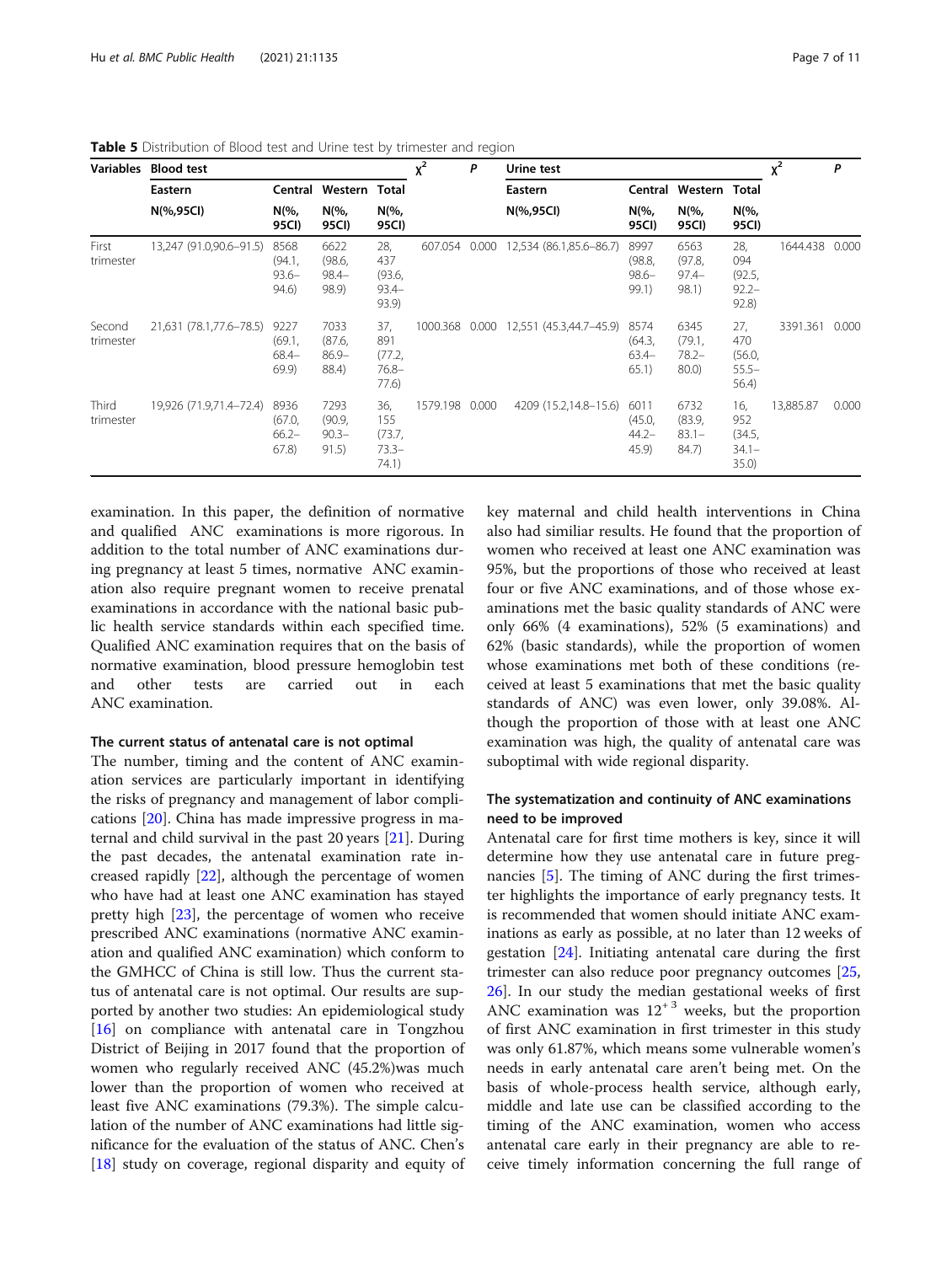antenatal screening tests available [\[27](#page-10-0)], while women who initiate antenatal care after the first trimester may lose the opportunity to benefit from these same screening tests [[28](#page-10-0)]. But having ANC examination in the first trimester also does not guarantee a woman's continued use of a full range of standard ANC throughout the pregnancy [[18\]](#page-9-0). In 2011, The NHC that proposed a quantitative standard [\[29](#page-10-0)] of at least five ANC visits, required at least two visits in each of the first, second and third trimesters. To a certain extent, this is an indicator of continuity of health care services during pregnancy. In this study, the percentage of normative ANC examination calculated according to the time specification was only 30.98% of the total, which means the systematization and continuity of ANC examinations needs to be improved.

#### The quality of ANC examination needs to be improved

More and better quality contacts between all women and their health providers throughout pregnancy facilitates the uptake of preventive measures, timely detection of risks, reduces complications and addresses health inequalities [\[5](#page-9-0)]. The expected benefits of antenatal care visits depend very much on the contents of the antenatal examinations [\[30\]](#page-10-0). This study examined the association of items in the examinations with the ANC checklist items recommended by the GMHCC (blood test, urine test, liver function, renal function, blood glucose and HIV/HBV/syphilis tests). The results showed that the proportion of women who were examined for each of the six basic items in first trimester was more than 75%, but only 49.4% of the women received all 6 kinds of examination items. This reminds us that even if pregnant women have received prenatal care, some pregnant women still do not receive the basic quality of ANC service, which suggests that the service providers pay more attention to the quantity and ignore the quality and content of the services. According to the requirements of GMHCC, routine blood and urine tests must be performed at the prescribed five antenatal examinations, and auxiliary examination items should be appropriately added according to need. In this study, the percentages of blood tests and urine tests were calculated by trimester. The results showed that as the gestational age increases, the percentage of women who receive blood and urine tests gradually decreases, and the percentages for blood tests (73.66%) and urine tests (34.54%) are lowest in the third trimester. The percentage of qualified ANC examination, which is defined according to time and test items, was only 8.03% of the total, indicating that most pregnant women in the monitoring area did not receive a qualified ANC examination, and the quality of ANC examinations needs to be improved urgently. From the supply-side perspective, the percentage of women

who received all 6 kinds of examination items in the first antenatal care visit was highest in community health centers while lowest in MCH. An analysis of possible reasons suggests several points. Firstly, we think the key of success behind community health services center perform ANC examinations very well compared to all other providers is the government financial support. China comprehensively implemented the national project to provide BPHS since 2009, special central financial transfer payment to carry out essential public health services all over is a strong support, the national per capita funding for BHPS increased from 15yuan in 2009 to 74yuan in 2020, funds for BPHS projects have become an important source of income for primary medical institutions. The government afforded all the costs of antenatal examinations and antenatal visits. The community health center, township health center and mothers themselves did not have to bear any cost [\[50\]](#page-10-0). In addition, BPHS funds are required to be allocated according to the quantity and quality of services, this approach not only reduced the financial pressures on primary medical institutions but also made providers and medical staffs more motivated to provide high quality maternal services. However, pregnant women need to pay for antenatal examinations in other medical institutions, such as general hospitals and MCH, because these institutions do not enjoy BPHS funds. Therefore, some examinations are optional for pregnant women. To further improve the quality of ANC service, other provider and health policy researchers should suggest government to change the investment strategy and convert the previous investment from providers to investment on demand, to make sure pregnant women can freely choose any medical institution within their jurisdiction to accept free antenatal care services without paying any costs. Second, the inconvenience of long distance travel to a medical institution might affect women's ANC services seeking behaviors [[31\]](#page-10-0). Gage's [[32\]](#page-10-0) study showed that poor road conditions significantly reduced the likelihood of timely receipt of antenatal care and of four or more antenatal care visits, while the availability of a health center within five kilometers significantly increases the odds of each outcome. This finding suggests that improving the use of ANC services would require improvement of the availability of services. Community health centers are to serve the communities, families and residents [[47\]](#page-10-0). This characteristic determines that the accessability of its services is higher than that of other medical institutions.

## The capacity of antenatal care service in western China has been significantly improved

Previous studies have reported that in economically developed eastern China, both quantity and quality of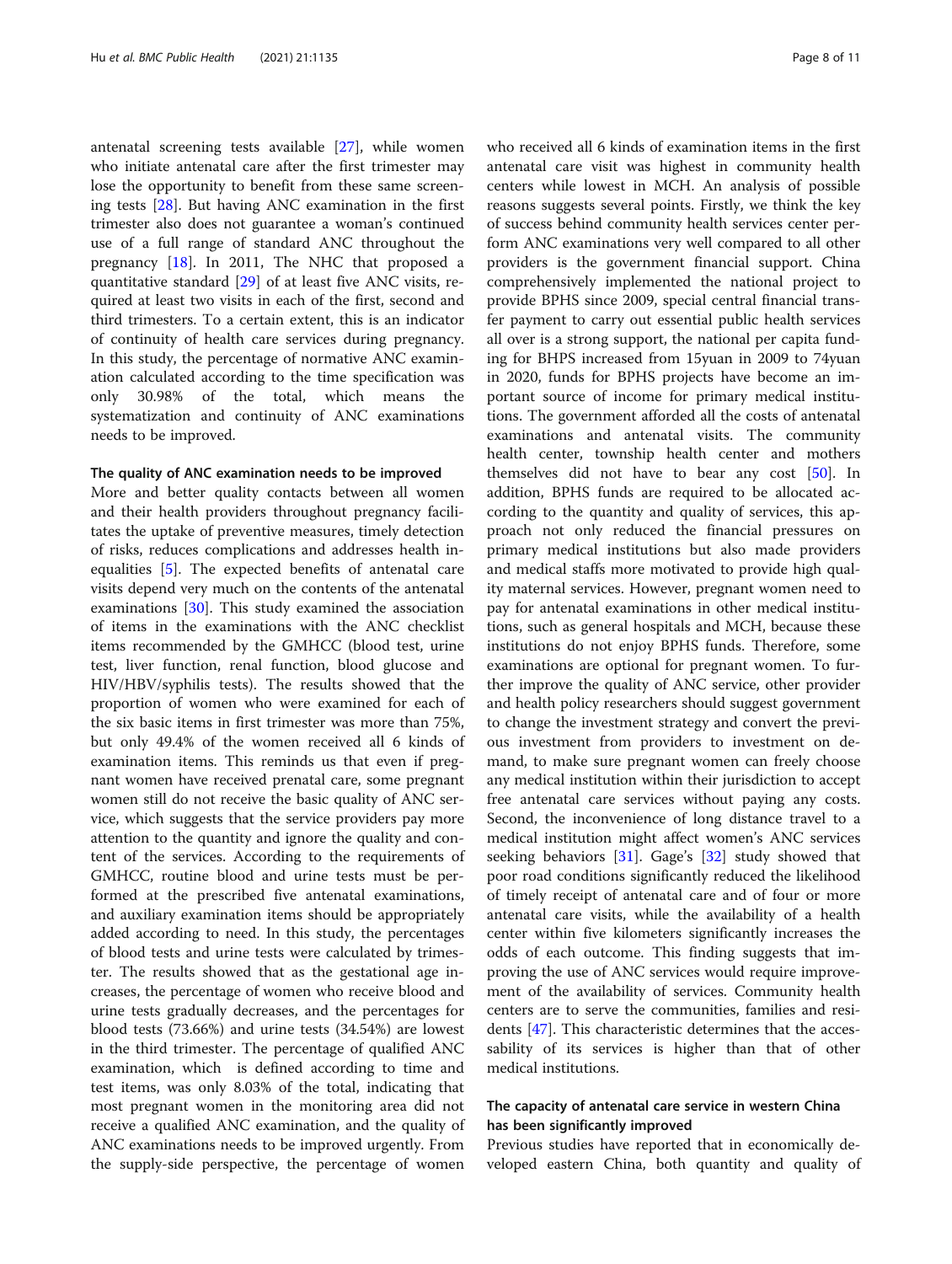ANC were somewhat better than in other regions [[17](#page-9-0), [33,](#page-10-0) [34](#page-10-0)]. But our study has different findings: the percentage of women in the western region who had at least five ANC examinations, normative ANC examination or qualified ANC examination was higher than in other regions. The possible reasons for this finding could be evidence that remarkable results the country has achieved in improving maternal and child health in western China. Maternal health has been set as a priority public health issue in the western region and ANC examinations are provided in the western area as part of the national strategy to reduce the number of maternal deaths. Since the launch of the deepening reform of the healthcare system in 2009 [[35](#page-10-0)], the central government has increased financial support for the implementation of national basic public health services projects in the western region [[36\]](#page-10-0). In 2011, the central government's financial investment of 43 billion yuan to implement the capacity building project in mid-west county MCH institutions has equipped these institutions with basic equipment. In 2013, the NHFPC launched the MCH capacity improvement project in the western region, which strengthened and improved the MCH work in the western region from three aspects: enhancing personnel capacity, improving hardware conditions and establishing a long-term cooperation mechanism [\[37](#page-10-0)]. Some previous studies have also showed that ANC services have improved in the western region in recent years. Zhang's [[38\]](#page-10-0) study found that the level of utilization of ANC services among urban and rural pregnant women in Gansu has generally improved, since 93.0% of pregnant women took the first examination within the first 12 weeks. This is higher than Liu's [[39\]](#page-10-0) 2011 study in 45 western counties, where 66.9% of women had an examination in the first trimester. Zhu's [[40\]](#page-10-0) study in 2015 showed that 30.2% of pregnant women in rural areas of Shanxi province completed all the required examinations, which was above the national average of 29.1%. In addition, previous studies have explored determinants of ANC use among pregnant women [[41](#page-10-0)–[46](#page-10-0)]. An analysis of the demographic characteristics of the pregnant women in this survey reveals that most pregnant women in the western region were local residents with a low education level. The proportion of pregnant women with a history of gravidity and parity was high, and the proportion of abnormal pregnancy-labor outcomes in the western region is far higher than in other regions. Thus women in the western region may pay more attention to antenatal examinations, so that the compliance with ANC recommendations is better than in other regions. This might be because women with these characteristics worry whether they might suffer complication during pregnancy or delivery. This leads these women to participate in more examinations than others. What's more, given

this kind of pregnant women, doctors would encourage them to take ANC examinations more carefully and frequently.

Our study has several strengths worth considering. First, using a relatively large sample is one of the major strengths of this study. Second, as above mentioned, we use two indicators-- normative ANC and qualified ANC examination, which are good predictors for giving a comprehensive description of the situation of ANC in China. Third, the data we used is monitoring data so that there was no recall bias. Fourth, our study analyses the ANC utilization in monitored regions of China from the perspective of demand-side and supply-side. Nevertheless, despite the strengths, there are inevitably some limitations that should be considered: First, because this study is based on the analysis of the case data reported in MNHMS, there may be some pregnant women whose ANC examinations have not been reported so that the assessment of ANC in the monitored regions is incomplete. And women with other birth outcomes (miscarriages) and with zero ANC visits are not in the sample which is also important for the evaluation of ANC examinations because ANC is linked to birth outcomes to some extent. The association between the quality of antenatal care examinations and birth outcomes needs to be investigated in our further work. There is certain selection bias in the selection of research objects based on the current database, we will make further study to help make up. Second, some high-risk indicators and monitoring data of antenatal examination items in our study, such as blood test, urine test, liver function, renal function, blood glucose and HIV/HBV/syphilis tests, were not complete. After reporting the data of all examination items, the women with missing items are listed by default as not having done this examination, so the percentage of women who received an examination of some items may be low. Third, other factors or contents we did not consider may have important influence on the frequency and quality of antenatal examinations, especially the screening and evaluation of high-risk factors during pregnancy. Our study will continue to follow up and get future analyses. Fourth, in view of the current data, our study did not include women's perspective of ANC quality in the measure of quality of care, this is a major limitation needs to be included as a consideration in our further work.

## Conclusions

This study shows that the proportion of women who received early pregnancy examination was only 61.87%, and only 78.79% of the women received at least five examinations, two indicators which comprehensively reflected the actual number, timeliness continuity and standardization of the ANC examination contents were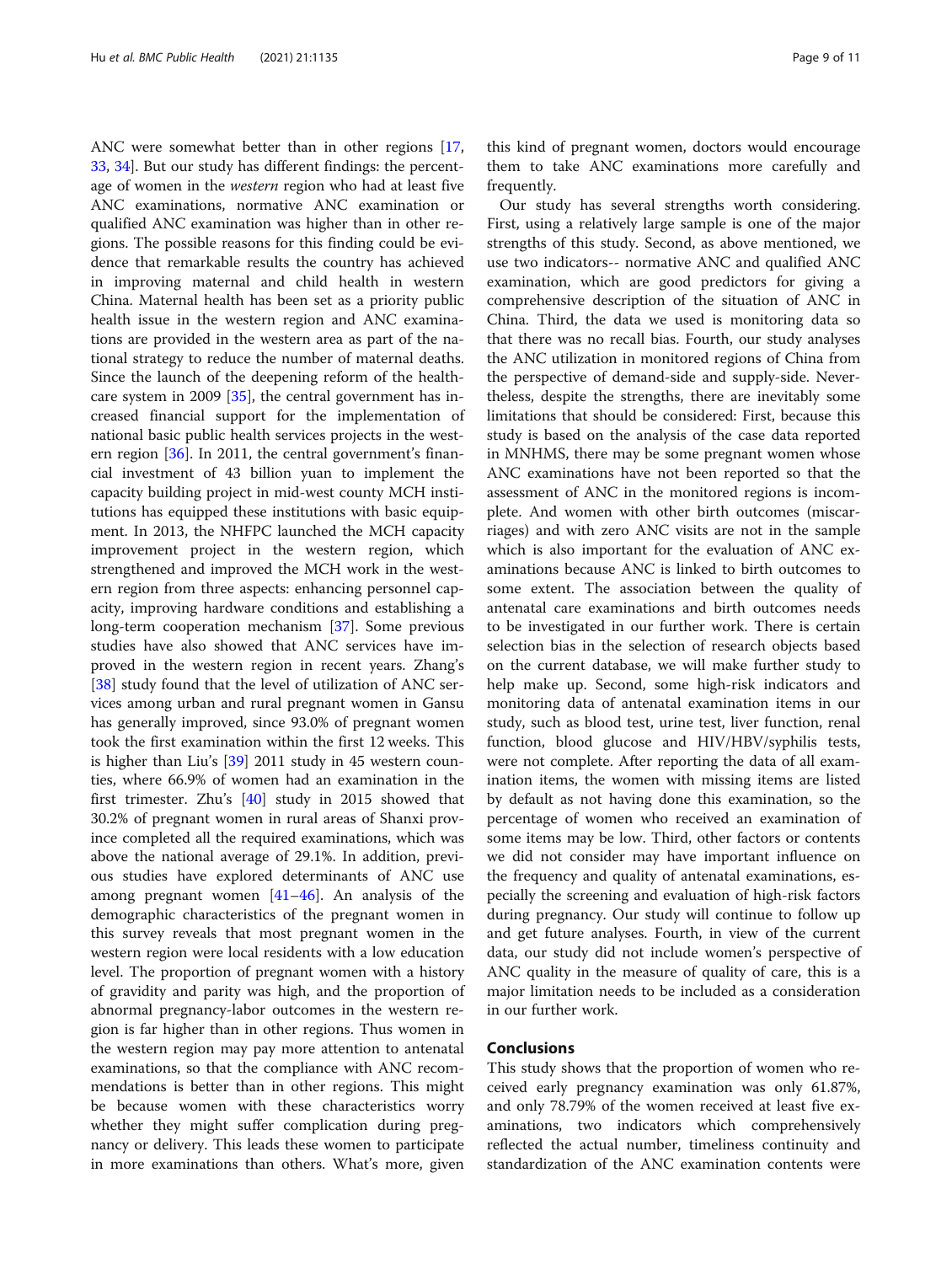<span id="page-9-0"></span>used to measure the quality of antenatal care: normative ANC and qualified ANC examination were only 30.98 and 8.03% respectively. These indicators were significantly lower than the official reported data, it is clearly showed that the current status of antenatal care is not optimal in China; the systematization, continuity and quality of ANC examinations need to be improved. And, of course, we can see that the remarkable results the country has achieved in improving maternal and child health in western China: the capacity of ANC service in western China has been significantly improved.

#### Acknowledgements

We appreciate the efforts of all staff in data collection, data entry, and reporting in the monitoring areas (including Xinhua, Zhengding, Lishan, Tiedong, Macheng, Luotian,Yueyang, Yueyanglou, Haicang, Jimei, Zijin, Longchuan, Gongjing, Rong County, Tonghai and Huaning). We acknowledge and thank the managers of the Maternal and Newborn Health Monitoring Program in the above monitoring areas, and all the pregnant women who participated and gave their time and support to this study.

#### Authors' contributions

W.L. Hu cleaned the data, contributed to the data analysis and wrote the article. J.L. Di contributed to the conception and design of the study and participated in the drafting and revising of the article. H. Q. Hu and W. Zhao contributed to data collection and analysis. A.Q. Huang and Q. Yang contributed to the conception and design of the study. All authors read and approved the final manuscript.

#### Funding

This research did not receive any specific grant from funding agencies in the public, commercial, or not-for-profit sectors.

#### Availability of data and materials

All data generated or analysed during this study are included in this published article.

#### Declarations

#### Ethics approval and consent to participate

The study was conducted in accordance with the Declaration of Helsinki and was undertaken following all relevant guidelines and regulations. The study was approved and exempt from informed consent by the Ethics Committee for Human Subjects Studies of the National Center for Women and Children's Health, Chinese Center for Disease Control and Prevention (FY2015–007). The informed consent forms were waived because that all the information in the study was collected from Maternal and Child Care Handbook written by doctors in place of collecting data face-to-face with the objects, and the data we used was lack of identification of individuals.

#### Consent for publication

Not applicable.

#### Competing interests

The authors declare that they have no competing interests.

#### Received: 29 January 2021 Accepted: 26 May 2021 Published online: 14 June 2021

#### References

- 1. World Health Organization. WHO recommendations on antenatal care for a positive pregnancy experience. Geneva Switzerland, World Health Organization, 2016. [https://www.who.int/publications/i/item/978924154](https://www.who.int/publications/i/item/9789241549912) [9912](https://www.who.int/publications/i/item/9789241549912). Accessed 10 Jan 2021.
- Li HB. Expecting the health examination before and during pregnancy in China will be standardized. Chinese Journal of obstetrics and gynecology. 2011;46(2):81–3 (in Chinese).
- Switzerland, World Health Organization, 2012. [https://www.who.int/pmnch/](https://www.who.int/pmnch/media/press_materials/fs/facts_maternal_newborn_child.pdf) [media/press\\_materials/fs/facts\\_maternal\\_newborn\\_child.pdf.](https://www.who.int/pmnch/media/press_materials/fs/facts_maternal_newborn_child.pdf) Accessed 10 Jan 2021.
- 4. Home. United Nations Sustainable Development. [https://www.un.org/susta](https://www.un.org/sustainabledevelopment/) [inabledevelopment/.](https://www.un.org/sustainabledevelopment/) Accessed 10 Jan 2021.
- 5. WHO. New guidelines on antenatal care for a positive pregnancy experience. Geneva Switzerland, World Health Organization, 2016. [https://](https://www.who.int/news/item/07-11-2016-new-guidelines-on-antenatal-care-for-a-positive-pregnancy-experience) [www.who.int/news/item/07-11-2016-new-guidelines-on-antenatal-care](https://www.who.int/news/item/07-11-2016-new-guidelines-on-antenatal-care-for-a-positive-pregnancy-experience)[for-a-positive-pregnancy-experience](https://www.who.int/news/item/07-11-2016-new-guidelines-on-antenatal-care-for-a-positive-pregnancy-experience). Accessed 10 Jan 2021.
- 6. National Health Commission of the People's Republic of China. Notice on the issuance of the National Basic Public Health Service Regulations (Third Edition). [http://www.nhc.gov.cn/cms-search/xxgk/getManuscriptXxgk.](http://www.nhc.gov.cn/cms-search/xxgk/getManuscriptXxgk.htm?id=d20c37e23e1f4c7db7b8e25f34473e1b) [htm?id=d20c37e23e1f4c7db7b8e25f34473e1b](http://www.nhc.gov.cn/cms-search/xxgk/getManuscriptXxgk.htm?id=d20c37e23e1f4c7db7b8e25f34473e1b). Accessed 10 Jan 2021.
- 7. National Health Commission of the People's Republic of China. Notice of the Ministry of health on issuing the national basic public health service (2009Edition). [http://www.nhc.gov.cn/cms-search/xxgk/getManuscriptXxgk.](http://www.nhc.gov.cn/cms-search/xxgk/getManuscriptXxgk.htm?id=43183) [htm?id=43183.](http://www.nhc.gov.cn/cms-search/xxgk/getManuscriptXxgk.htm?id=43183) Accessed 10 Jan 2021.
- 8. National Health Commission of the People's Republic of China. Guideline for pre-pregnancy Health Care Service (Trial). [http://www.nhc.gov.cn/wjw/gfxwj/2](http://www.nhc.gov.cn/wjw/gfxwj/201304/fb178196508f4a59b0972ef119c91319.shtml) [01304/fb178196508f4a59b0972ef119c91319.shtml](http://www.nhc.gov.cn/wjw/gfxwj/201304/fb178196508f4a59b0972ef119c91319.shtml). Accessed 10 Jan 2021.
- 9. National Health Commission of the People's Republic of China. Administration of healt-h care during pregnancy and childbirth, Guideline for Maternal Health Care Service. [http://www.nhc.gov.cn/wjw/ywfw/201306/](http://www.nhc.gov.cn/wjw/ywfw/201306/61f0bee3af344623a566ab099fffbf34.shtml) [61f0bee3af344623a566ab099fffbf34.shtml](http://www.nhc.gov.cn/wjw/ywfw/201306/61f0bee3af344623a566ab099fffbf34.shtml). Accessed 10 Jan 2021.
- 10. Long Q, Zhang T, Xu L, Tang S, Hemminki E. Utilisation of maternal health care in western rural China under a new rural health insurance system (new co-operative medical system). Tropical Med Int Health. 2010;15(10):1210–7. <https://doi.org/10.1111/j.1365-3156.2010.02602.x>.
- 11. Servan-Mori E, Sosa-Rubi SG, Najera-Leon E, Darney BG. Timeliness, frequency and content of antenatal care: which is most important to reducing indigenous disparities in birth weight in Mexico? Health policy and planning. 2016; 31(4):444–53. Epub 2015/09/04. [https://doi.org/10.1093/](https://doi.org/10.1093/heapol/czv082) [heapol/czv082](https://doi.org/10.1093/heapol/czv082)
- 12. Zhang W, Cheng XJ, Zhang L, et al. Analysis of the status and influential factors for prenatal care and postpartum visit among pregnant women based on the first health service survey in Hunan Province. J Cent S Univ Med Sci. 2016;41(11):1220–5.
- 13. Handler A, Rankin K, Rosenberg D, Sinha K. Extent of documented adherence to rec-ommended prenatal care content: provider site differences and effect on outcomes among low income women. Matern Child Health J. 2012;16(2): 393–405. [https://doi.org/10.1007/s10995-011-0763-3.](https://doi.org/10.1007/s10995-011-0763-3)
- 14. Agha S, Tappis H. The timing of antenatal care initiation and the content of care in Sindh, Pakistan. BMC Pregnancy Childbirth. 2016;16(1):190. [https://](https://doi.org/10.1186/s12884-016-0979-8) [doi.org/10.1186/s12884-016-0979-8.](https://doi.org/10.1186/s12884-016-0979-8)
- 15. Gebresilassie B, Belete T, Tilahun W, Berhane B, Gebresilassie S. Timing of first antenatal care attendance and associated factors among pregnant women in public health institutions of Axum town, Tigray, Ethiopia, 2017: a mixed design study. BMC Pregnancy Childbirth. 2019;19(1):340. [https://doi.](https://doi.org/10.1186/s12884-019-2490-5) [org/10.1186/s12884-019-2490-5](https://doi.org/10.1186/s12884-019-2490-5).
- 16. ZHAO ZL, Liu Z, et cl. An epidemiological study on compliance of antenatal care in Tongzhou District of Beijing, China. Chinese Journal of Reproductive Health, 2019.30(05): 401–406. (in Chinese).
- 17. You H, Yu T, Gu H, Kou Y, Xu XP, Li XL, et al. Factors associated with prescribed antenatal care utilization: a cross-sectional study in eastern rural China. Inquiry. 2019 Jan-Dec;56:46958019865435. [https://doi.org/10.1177/004](https://doi.org/10.1177/0046958019865435) [6958019865435](https://doi.org/10.1177/0046958019865435).
- 18. CHEN Li. Coverage, regional disparity and equality of key maternal and child health interventions in China, 2013, Peking Union Medical College (in Chinese).
- 19. Report on the Development of maternal and child health in china (2019). Chinese Journal of Women and Children Health, 2019,05:1–8.
- 20. Adjiwanou V, LeGrand T. Does antenatal care matter in the use of skilled birth attend-ance in rural Africa: a multi-country analysis. Soc Sci Med. 2013; 86:26–34. <https://doi.org/10.1016/j.socscimed.2013.02.047>.
- 21. Zhou Z. Recent advances of perinatal medicine in China. Chin Med J. 1995; 108(5):387–9.
- 22. China health statistics yearbook 2013. [https://www.docin.com/p-1949153](https://www.docin.com/p-1949153067.html) [067.html](https://www.docin.com/p-1949153067.html). Accessed 10 Jan 2021.
- 23. Hu YC, Liang QH, Li ZM, et al. Survey and counter measures of antenatal examinati-on compliance of pregnant woman with non Zhongshan household register. Chin Nurs Res. 2016;30(5):1762–5.